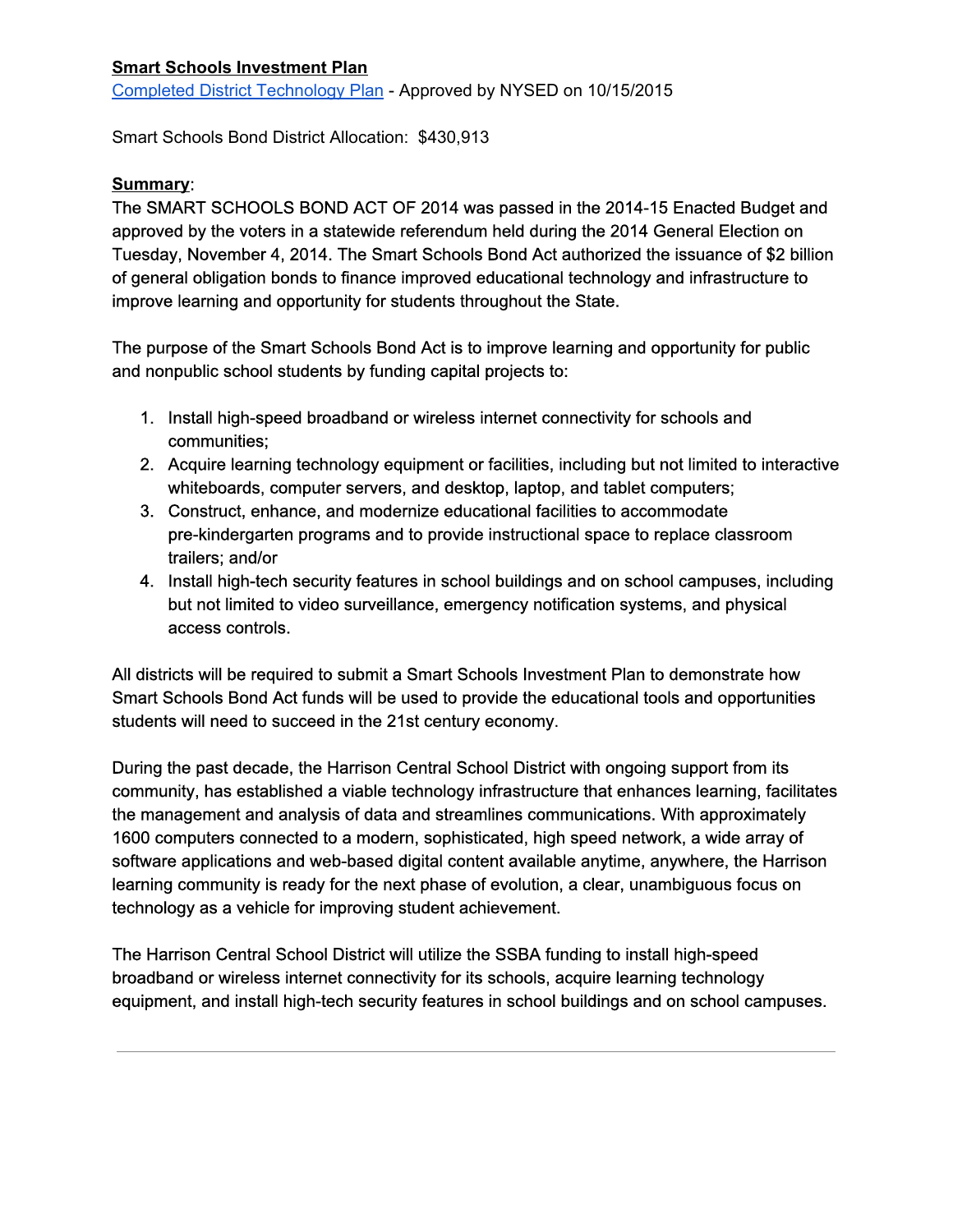| <b>Budget Sub Category</b>             | <b>Estimated Allocation</b> |
|----------------------------------------|-----------------------------|
| <b>School Connectivity</b>             | \$250,000.00                |
| <b>Community Connectivity Projects</b> | \$0.00                      |
| <b>Classroom Technology</b>            | \$165,000.00                |
| Pre-Kindergarten Classrooms            | \$0.00                      |
| Replace Transportable Classrooms       | \$0.00                      |
| <b>High-Tech Security Features</b>     | \$15,913.00                 |
| TOTAL                                  | \$430,913.00                |

#### <span id="page-1-0"></span>**School Connectivity:**

## 1. **Briefly describe how you intend to use Smart Schools Bond Act funds for high speed broadband and/or wireless connectivity projects in school buildings**.

Over the past 5 years, the district has prepared our infrastructure for the necessary upgrades that will ensure maximum benefit from all existing and future technologies. Changes have been made to all major parts of our infrastructure including the upgrading of servers and wiring across the district.

However, in order to maximize the effectiveness of existing and future technology, additional work must take place. This includes:

- Upgrading all wiring (Cat V and Fiber Optic) within buildings, as well as between buildings
- Replacing outdated equipment including access points, servers and wiring switches
- Upgrade internet bandwidth from 300 Mbps to 1 Gbps
- 2. **Briefly describe the linkage between the district's District Instructional Technology Plan and the proposed projects.** E.1 from [Curriculum](https://docs.google.com/a/harrisoncsd.org/document/d/1Vlnmt1-BdIyCoolwgkif8zquC1tvie4fmUT6-yyEkFU/edit?usp=sharing) and **[Instruction](https://docs.google.com/a/harrisoncsd.org/document/d/1Vlnmt1-BdIyCoolwgkif8zquC1tvie4fmUT6-yyEkFU/edit?usp=sharing)**

The Technology Plan creates an environment in which teachers and staff will continue to utilize digital tools to improve teaching and learning. The Harrison Central School District has several technology initiatives in place. The district has a commitment to equity and access for all. To this end, the district has implemented BYOD (Bring Your Own Device) in our middle school and high school. This initiative will expand district wide within 2 years. Teachers are encouraged to use digital tools such as tablets and laptops to facilitate student collaboration, communication, creativity, and curation. Providing all students with access to Google Apps for Education platform supports these objectives. and The district also employs the most effective research based software to deliver instruction and assess student growth. This effort is supported through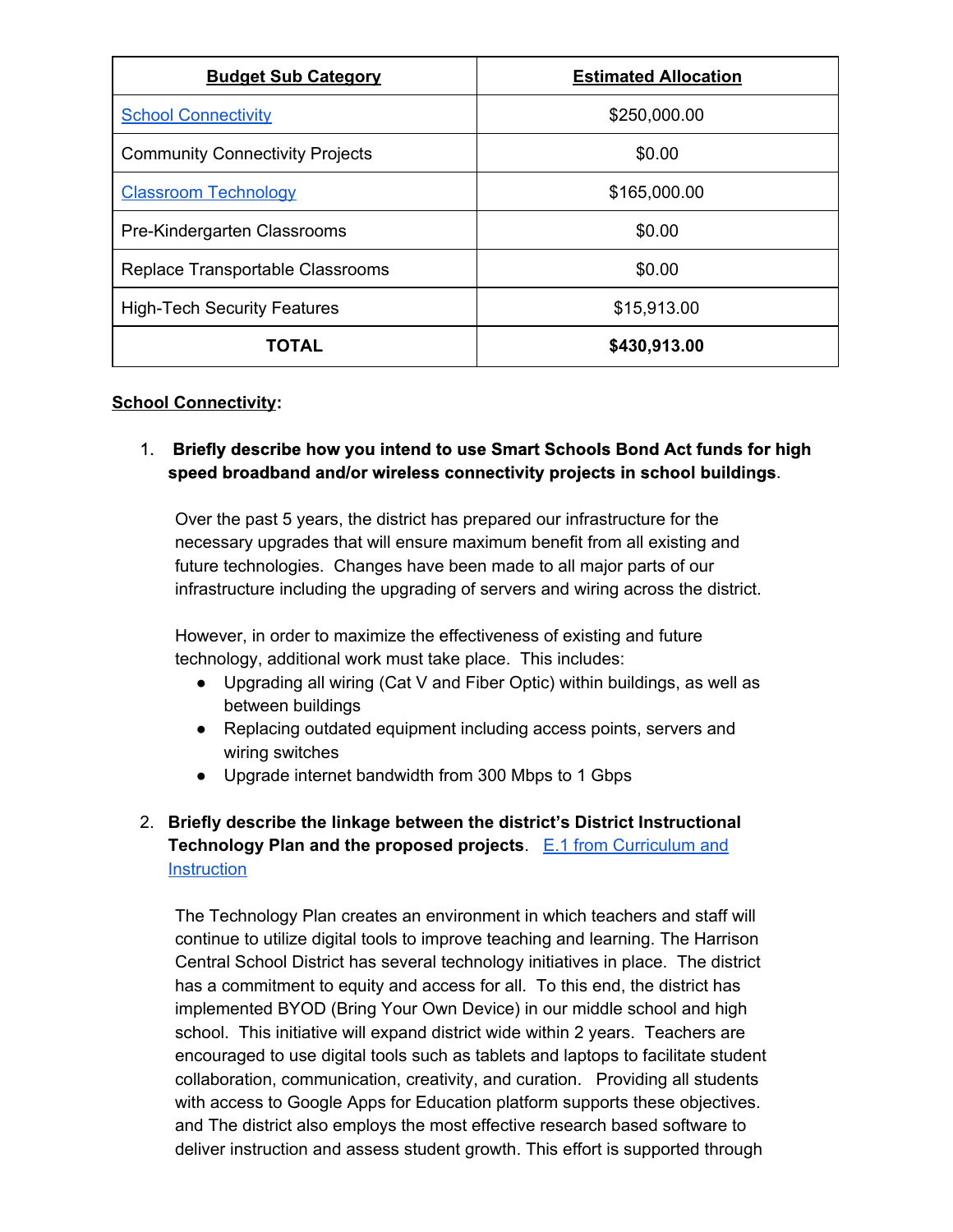ongoing professional development, curriculum revision and classroom based technological support for all teachers, administrators and students.

Strategies to achieve goals of the Instructional Technology Plan:

- Expand faculty, student and staff remote access to include application level access to promote complete 'work-at-home' access, making tools for teaching and learning available 24/7. This includes the district-wide rollout of Google Apps for Education for all students grades 3 - 12 and all teachers and administrators.
- Maintain state of the art SmartBoard technology by planning for anticipated life cycle and replacement.
- Provide for additional Smartboard installations in all newly created learning spaces.
- Expand and upgrade wireless access district-wide.
- Refine and enhance the current evaluation of network usage and demands.
- Continue the exploration and evaluation of emerging technologies that offer cost-effective, ubiquitous access in learning environments.
- Continue the ongoing review and revision of procedures for the evaluation, selection and procurement of curriculum specific software and hardware.
- Provide ongoing professional training for all administrators and teachers to enhance fluency.
- **3. To ensure that districts maximize the return on their investment in educational technology and devices, Smart Schools Bond Act funds used for technology infrastructure investments must increase the number of school buildings that meet or exceed the Federal Communications Commission minimum speed standard of 100 Mbps per 1,000 students.**

### **Please describe how you will use SSBA funds to meet this standard.**

All 6 schools in the Harrison Central School District already meets the minimum Federal Standard. However, in order to maximize the use of this technology, the district must exceed the minimum standard. The district currently has contracted for 300 Mbps internet speed in all 6 buildings through Cablevision's Lightpath. However, the internet bandwidth is shared between the 6 schools. With a total district student population of 3,500, it is the district's goal to increase the existing bandwidth to 1 Gbps in order to meet our effective use of instructional technology. On an average day, we currently have 2,400 students and faculty utilizing the internet. 300 Mbps is the minimum internet speed to successfully connect those 2,400 devices. With the daily use by students and teachers of tools such as Google Apps for Education, YouTube, databases for research, and many others, increasing our internet and wireless technology is paramount to advancing the effective use of technology to improve student learning.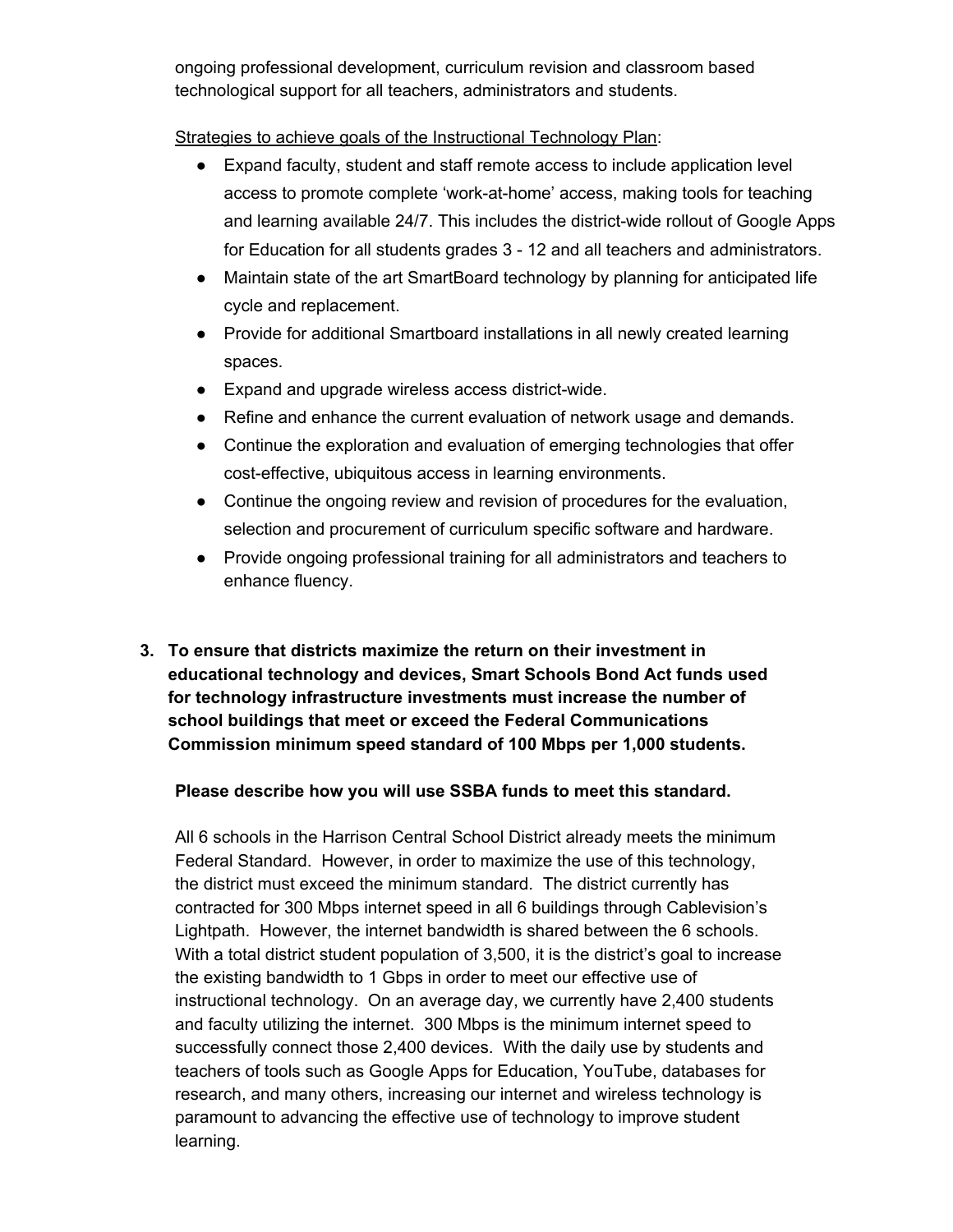<span id="page-3-0"></span>**4. If the district wishes to have students and staff access the internet from wireless devices within the school building, or in close proximity to it, it must first ensure that it has a robust WiFi network in place that has sufficient bandwidth to meet user demand.**

**Please describe how you have quantified this demand and how you plan to meet this demand.**

Prior to July, 2014, the Harrison Central School District operated its wireless network on one Cisco Wireless controller and 100 Wireless N access points across 6 school buildings. Our internet bandwidth at that time was 50 Mbps.

In July, 2014 we began upgrading our infrastructure and our bandwidth. This included purchasing a new Cisco Wireless controller and 40 additional new Wireless AC access points. We also upgraded our internet bandwidth to 100 Mbps.

In September, 2015 we began an implementation of BYOD for grades 6-9. The additional 1200 daily internet users required additional access points across the 2 schools (LMK Middle School and Harrison High School) as well as increase our bandwidth to 300 Mbps.

Moving into 2016 and beyond, even more students will be using the internet on a daily basis as our BYOD initiative will branch into grades 10-12 and full implementation K-12 by 2016-2017. The additional daily internet users will require that we continue to increase bandwidth, as well as increase the WiFi coverage within all 6 school buildings.

In addition to increasing our bandwidth, we will replace all outdated Access Points to the newest AC wireless standard. This will allow for better connectivity for all students and faculty.

| <b>Budget Sub Category</b>                 | <b>Estimated Allocation</b> |
|--------------------------------------------|-----------------------------|
| Network Access Costs                       | \$125,000.00                |
| Outside plant costs                        |                             |
| School internal connections and components | \$110,00.00                 |
| <b>Professional services</b>               |                             |
| Testing                                    |                             |
| Other upfront costs                        |                             |
| Other costs (wiring)                       | \$15,000.00                 |

### **Budgetary breakdown: School Connectivity:**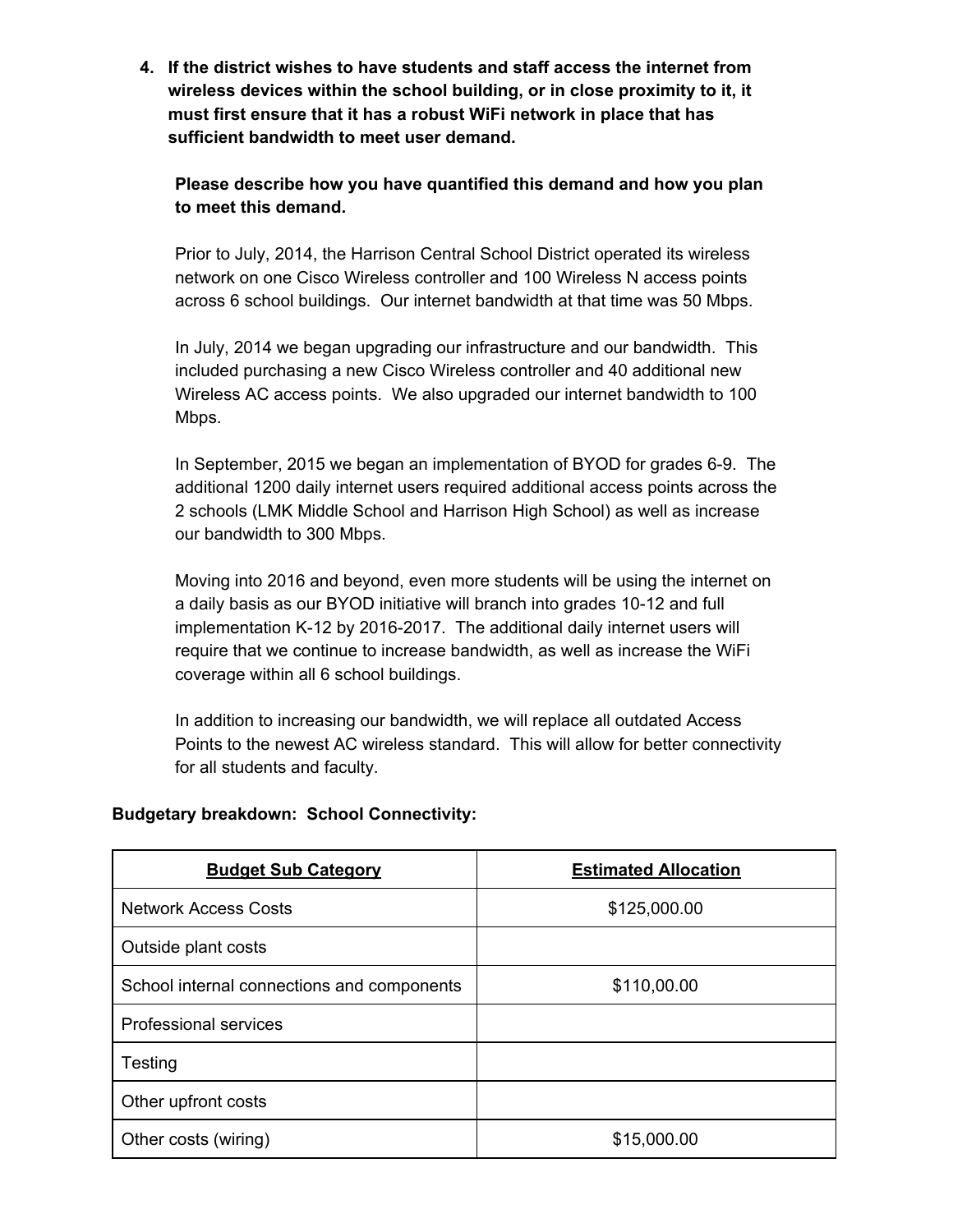<span id="page-4-0"></span>**Classroom Technology**:

**1. As a precondition to any purchase of devices using Smart Schools allocation, a district must increase the number of school buildings that meet or exceed the Federal Communications Commission minimum speed standard of 100 Mbps per 1,000 students.**

**Please describe how your district already meets or is planning to meet this standard within 12 months of plan submission.**

All 6 schools in the Harrison Central School District already meets the minimum Federal Communications Commission standard required for SSBA funding. We plan to exceed this minimum standard in each building within the next 12 months by upgrading our bandwidth to 1 Gbps and upgrading all existing Cat V wiring between users and the network backbone as well as upgrade all wiring out to the internet.

**2. If the district wishes to have students and staff access the internet from wireless devices within the school building, or in close proximity to it, it must first ensure that it has a robust WiFi network in place that has sufficient bandwidth to meet user demand.**

**Please describe how you have quantified this demand and how you plan to meet this demand.**

#### See [answer](#page-3-0) 4 above.

**3. Districts that include educational technology purchases as part of their Smart Schools Investment Plan must have a submitted and approved Instructional Technology Plan survey on file with the NY State Education Department.**

Completed District [Technology](https://drive.google.com/a/harrisoncsd.org/file/d/0B4SAr0_UFhxqN3JnU3kza0VLQWc/view?usp=sharing) Plan Approved by NYSED on 10/15/2015

**4. Describe the devices you intend to purchase and their compatibility with existing or planned platforms or systems.**

Classroom technology that will be purchased through SSBA funds will include Chromebooks, iPads, and SmartBoards.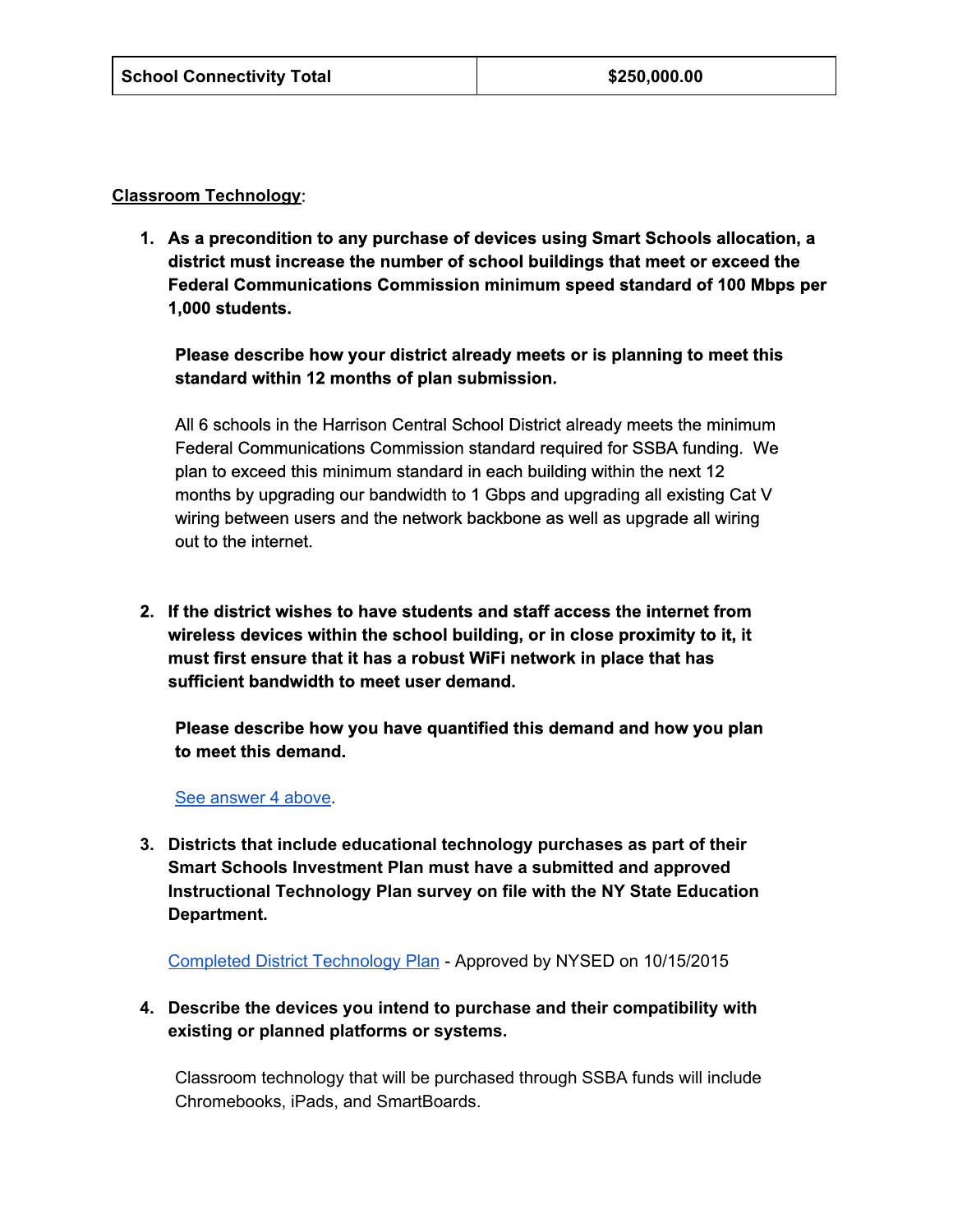Chromebooks are necessary for the BYOD initiative in grades 6-12. The district will purchase devices for families who are unable to provide a device in the Bring Your Own Device initiative. Devices will be available in each school library for short term and long term loaning. The availability of devices is essential to allow students who have temporary issues (devices needing repairs, forgotten devices, uncharged devices) to maintain continuity of instruction. When BYOD is implemented in our elementary schools, chromebooks will replace outdated laptops. Since the Harrison Central Schools is now a Google Apps for Education School, purchasing chromebooks is compatible with this initiative.

iPads are currently in place in all Kindergarten and Grade 1 classrooms. Each class has a set of 5 iPads that are used in Literacy and Math centers. Teachers adapt lessons by differentiating content using several effective iPad applications. Additional iPads will be purchased with SSBA funds to provide the same technology to grades 2 and 3.

Smartboards are currently in all teaching and learning spaces across the district. We will use SSBA funds to add Smartboards in newly created learning spaces as well as replace outdated or non functioning existing smartboards.

### **5. Describe how the proposed technology purchases will:**

- **a. enhance differentiated instruction;**
- **b. expand student learning inside and outside the classroom;**
- **c. benefit students with disabilities and English language learners; and**
- **d. contribute to the reduction of other learning gaps that have been identified within the district.**

Harrison's core values include equity and access. Equitable access to digital tools and information is an essential goal of our instructional technology plan and the Smart Schools investment plan.. In addition to the devices provided to the general education population, special education students are provided additional instructional technology. Some of these supports include iPads, laptops, and additional assistive devices. Special education teachers receive professional development and support in the areas of assistive technology. We will work with consultants to ensure that we are adequately meeting the needs of all students in our district. The availability and access to technology will serve to enhance teachers' abilities to differentiate instruction and meet the needs of diverse students.

The use of Google Apps for Education in grades 312 will have a positive effect on expanding learning outside the traditional classroom, as well as outside the traditional school day. Engaging students in learning outside of the classroom will foster critical thinking and independent learning. Google Classroom allows teachers to provide realtime feedback to students. Formative assessments are more readily accessible for timely feedback and to inform instructional decisions.